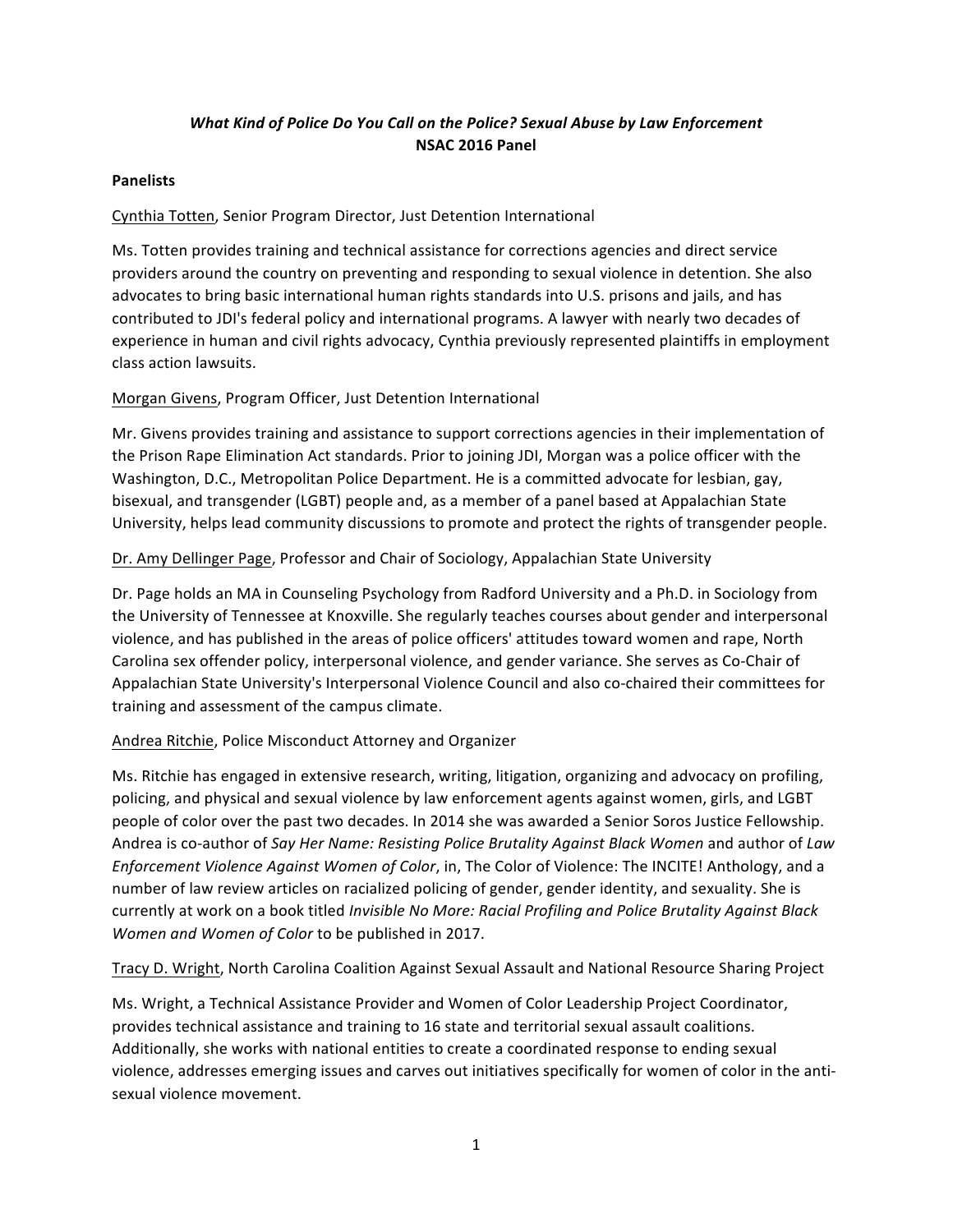### **I. Introductions and Welcome**

Cynthia Totten (panel facilitator)

• This panel will explore what we know and what we do not know about police sexual misconduct and discuss best practices for addressing it. The panel will explore the heightened vulnerability of poor and disenfranchised women of color and LGBT individuals — among other marginalized groups  $-$  to sexual abuse by law enforcement. Participants will be encouraged to consider how to improve the victim advocacy community's responsiveness to ensure that victims of this abuse receive the help and justice they deserve.

Play AJ+ video about Holtzclaw case: https://www.youtube.com/watch?v=kQGbtzTSvXA

#### **II.** What is the Field of Play?

#### For Tracy Wright

- Can you give us a working definition of police sexual misconduct? What are we talking about?
- How often do survivors of police sexual abuse contact you for services?
	- $\circ$  How prepared are rape crisis counselors to help survivors of police sexual abuse?

#### For Morgan Givens

- What is the culture within police departments regarding issues of sexual abuse and sexual harassment?
	- o Can you talk about the disconnect between gendered street abuse and harassment in general and similar abuse perpetrated by law enforcement officers?

#### For Dr. Page

- In what ways does Morgan's experience reflect your research?
	- $\circ$  Can you expand upon what research says regarding law enforcement officers' perceptions about sexual assault?

#### For Andrea Ritchie

- What does research and your advocacy on these issues tell us about dynamics of police sexual abuse?
	- $\circ$  When does it occur, how, and to whom?

#### **III. What do Rape Crisis Organizations Need to Know?**

#### For Morgan Givens

• How to report?